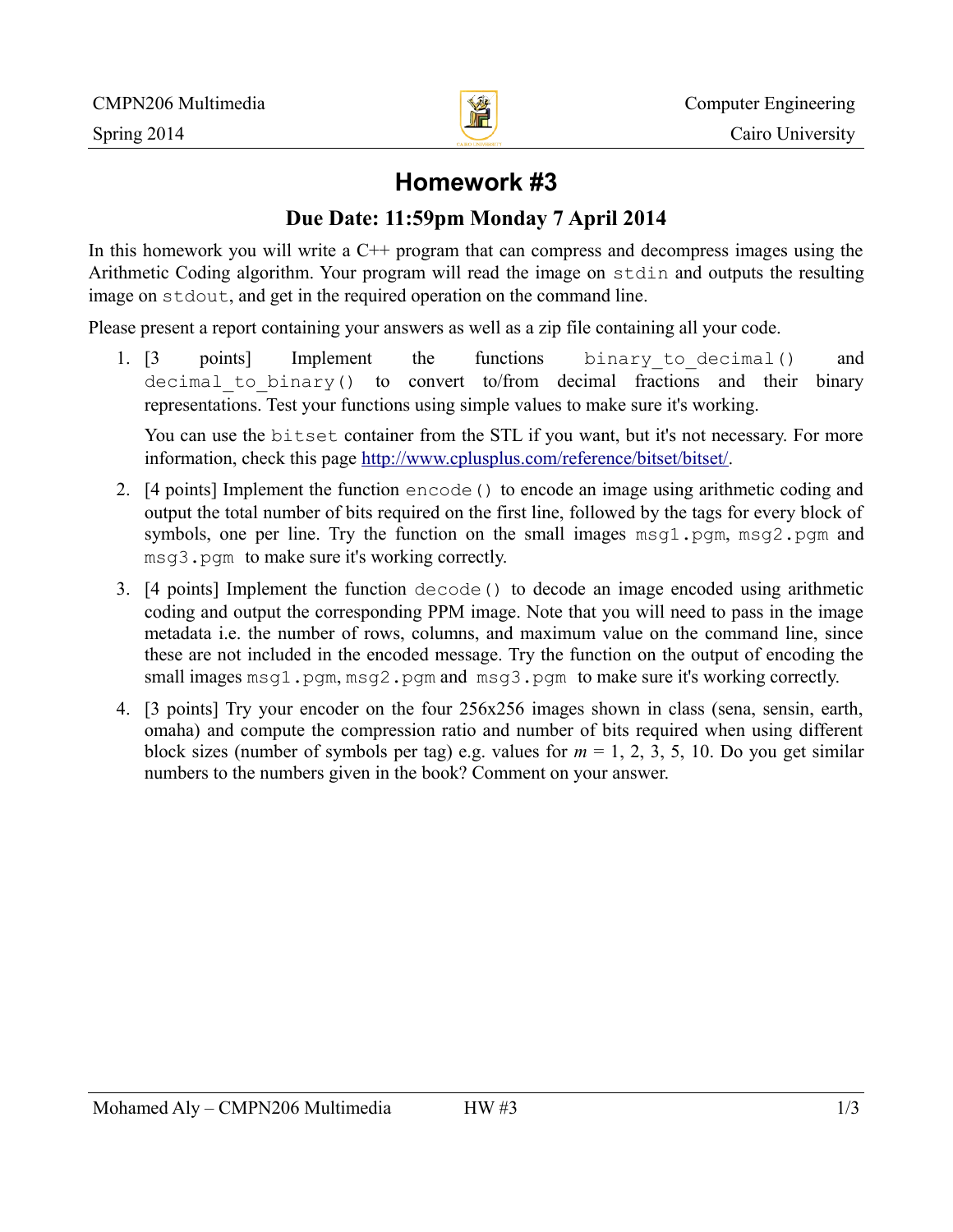#### *Command Line*

You need to modify the main file hw03.cpp to include the required functionality. Your program should be named hw03, and should be called as follows:

• To convert from binary to decimal fractions:

./hw03 -bin\_to\_dec 0x80000000

this will output the decimal representation of the binary fraction 0.11 which should be 0.5. Note that the MSB of the binary fraction is the first bit on the input i.e. bit 31, followed by bit 30, … and any bit not specified in the input is assumed to be 0.

• To convert from decimal to binary fractions:

 $./hw03$  -dec to bin  $0.5$ 

this will output the binary representation of the decimal fraction 0.5 which should be 0x80000000.

• To encode an input image and print out the total number of bits required on the first line followed by the binary representation of the tags, one per line:

./hw03 -encode m < input.ppm

where  $m$  is the block size (number of symbols per block), the input image is called input. ppm and the output is written to stdout. For example, to encode  $msq1$ . pgm using 3 symbols per block, you could run:

 $./hw03$  -encode  $3 < msq1.pqm$ 

• To decode an image encoded above:

./hw03 -decode m xres yres max < image.enc

where *m* is the block size (number of symbols per block), the encoded image is called image.enc and the original image had xres columns, yres rows, and maximum intensity max. For example, to decode the encoded version of sena.pgm, using 3 symbols per block, you could run:

 $./hw03$  -encode  $3 <$  sena.pqm | ./hw03 -decode 3 256 256 255